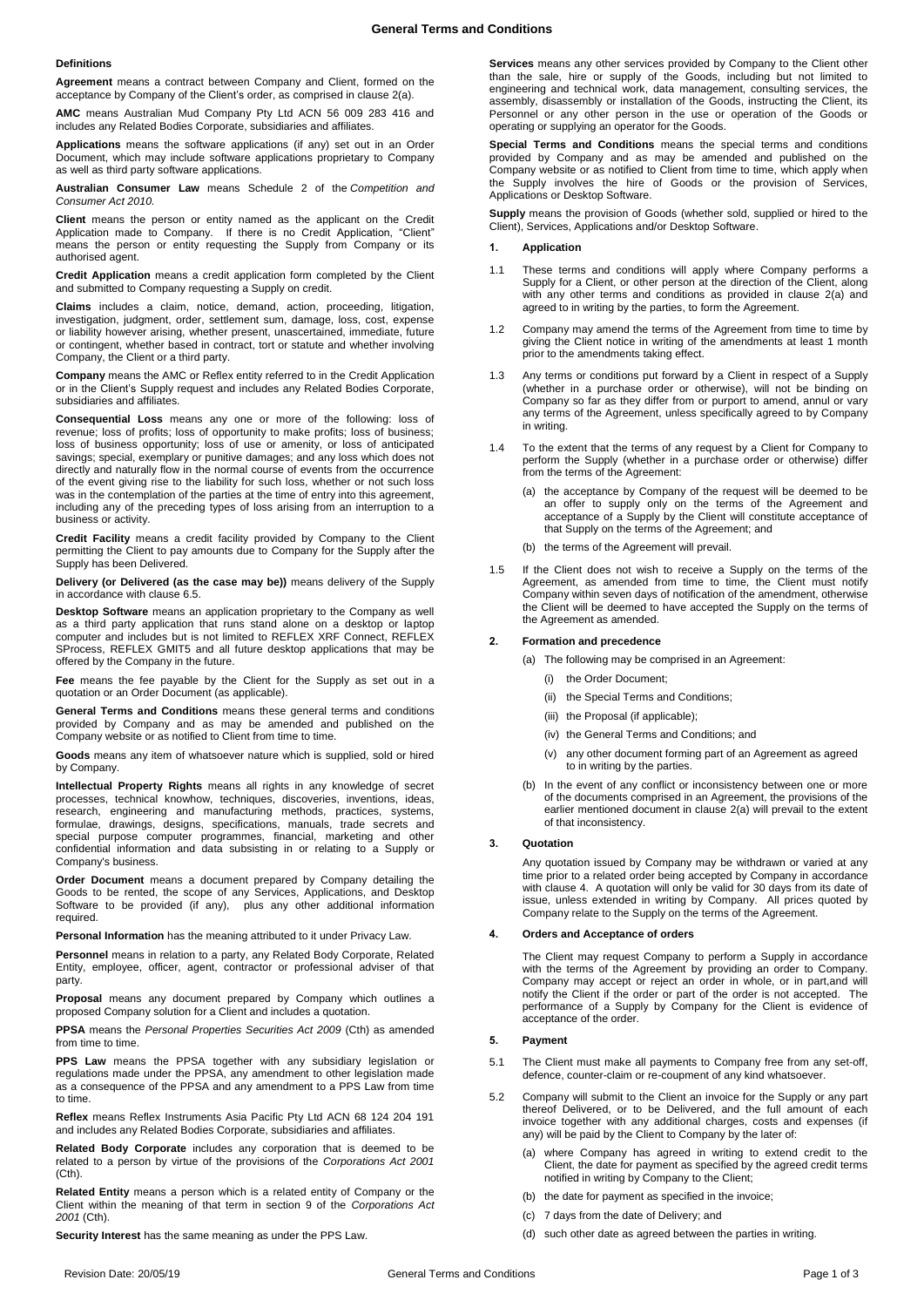## **General Terms and Conditions**

- 5.3 Company reserves the right to issue an invoice for partial Deliveries and Deliveries delayed at the request of the Client.
- 5.4 Company may, with prior written notice to the Client, offset any amount due from Company to the Client against any amount due from the Client to Company, whether in connection with the Supply or otherwise.
- 5.5 Where Company agrees to extend credit to the Client, the Client must make payments when so required to ensure the total amount outstanding from time to time remains within the credit limit determined by Company.
- 5.6 Company may, with the prior written consent of the Client, increase the Fee every 12 months from the first of July and at such other times agreed between the parties.

## **6. Delivery**

- 6.1 The time within which Company may advise the Client that it will make Delivery of the Supply will be regarded as a best estimate, but will not be guaranteed and may be subject to extension to cover delays caused by or contributed to by weather, industrial action, manufacturers or suppliers, fire or any other cause beyond the control of Company. No responsibility, liability or Claim will be accepted by Company for the consequences of any such delay(s) beyond the Company's reasonable control.
- 6.2 If, as a result of causes beyond Company's reasonable control, Company determines that it will not be able to deliver all or part of the Supply within a reasonable timeframe, either party may terminate the relevant Agreement. Company agrees to indemnify the Client for the direct additional costs incurred as a result of such termination, and otherwise both parties release each other from any Claims in relation to the Agreement and in respect of the termination.
- 6.3 Delivery of the Supply may be effected as a whole, or in separate parts with prior agreement of the parties.
- 6.4 If the Client requests Company to delay Delivery of any or all of the Goods, Company may agree to store the Goods, with such storage to be at the Client's expense.
- <span id="page-1-0"></span>6.5 Where applicable, Company will deliver the Goods to the Client in accordance with the Agreement or, if not specified or otherwise agreed by Company in writing, by delivering the Goods ex works (as that term is defined in the Incoterms 2010) or such other location within Australia as nominated by Company acting reasonably (**Delivery Point**).
- 6.6 If the Delivery Point is Company's premises, the Client must remove the Goods from the Delivery Point within 14 days of the date of Delivery.

## **7. Inspection**

- 7.1 The Client must inspect the Supply as soon as practicable on Delivery.
- <span id="page-1-2"></span>7.2 Subject to clause [8,](#page-1-1) no Claim for shortages or damages or defective Supply may be made against Company unless written notice of such claim is received by Company within 3 days after Delivery. Upon such notice Company reserves the right to rectify any shortage or damages or defective Supply at its own expense and within reasonable time after notification by the Client.
- 7.3 Subject to clause [8,](#page-1-1) if the Client fails to notify Company in accordance with clause [7.2,](#page-1-2) the Client will be deemed to have accepted the Supply.

#### <span id="page-1-1"></span>**8. Warranties and Exclusions**

8.1 Where the Australian Consumer Law applies to a Supply, Goods and Services come with the following guarantees that cannot be excluded:

For major failures with the Service, the Client is entitled:

- (a) to cancel the Service contract with the Company; and
- (b) to a refund for the unused portion, or to compensation for its reduced value.

The Client is also entitled to choose a refund or replacement for major failures with Goods.

If a failure with the Goods or a Service does not amount to a major failure, the Client is entitled to have the failure rectified in a reasonable time. If this is not done, the Client is entitled to a refund for the Goods and to cancel the contract for the Service and obtain a refund of any unused portion. The Client is also entitled to be compensated for any other reasonably foreseeable loss or damage from a failure in the Goods or Service.

- 8.2 Subject to clause 8.1 and any other warranties which are implied by law and cannot otherwise be excluded, Company excludes all other warranties, guarantees, terms, conditions or liability in relation to the Supply.
- 8.3 To the extent that Company's liability cannot be excluded by law and the liability is not covered by the Australian Consumer Law, Company's liability with respect to the Supply will be limited to any one or more of the following as determined by Company in its absolute discretion:
	- (a) the cost of replacing the Goods or resupplying the Services; or
	- (b) the cost of having the Goods repaired or Services resupplied.
- 8.4 The Client agrees that it has made its own enquiries as to the suitability of the Supply (or any part of the Supply) for the Client's intended use and the Client has not relied upon any statement, representation or information provided by or on behalf of Company in respect of the Supply (including the use of the Supply).
- 8.5 The Client agrees to take all reasonable steps to mitigate any loss or damage it suffers or incurs.

## <span id="page-1-6"></span>**9. Limitation of liability**

- <span id="page-1-4"></span>9.1 Subject to claus[e 9.2,](#page-1-3) Company's total potential liability arising out of or in connection with its performance of its obligations pursuant to the Agreement or in respect of the Supply, including without limitation any negligent acts or omissions, is limited as follows:
	- (a) Neither party shall have liability to the either party for any Consequential Loss; and
	- (b) Company's total aggregate liability for any and all loss or damage, however arising, is capped at the GST exclusive aggregate price paid by the Client to Company under the Agreement for the specific Supply that gave rise to the loss or damage in question or the amount of AUD \$50,000 whichever is less.
- <span id="page-1-3"></span>9.2 The limitations in clause [9.1\(](#page-1-4)b) do not apply to the extent that any loss or damage is directly attributable to fraud or wilful misconduct by Company.

### <span id="page-1-7"></span>**10. Release and Indemnity**

- <span id="page-1-5"></span>10.1 Except to the extent a Claim or demand is caused by the negligent act of omission of the Company, the Client releases and discharges Company from all Claims and demands on Company and any direct loss or damage caused to the Client or any other person and indemnifies and holds Company harmless from and against all liabilities, losses, damages, costs or expenses incurred or suffered by Company and from and against all Claims made against Company, arising in either case as a result of, or which has been contributed to by:
	- (a) the Client's breach of any of its obligations under the Agreement;
	- (b) the Client's failure to comply with any laws, rules, standards, or regulations applicable to the Agreement or the Supply;
	- (c) the Client's failure to keep any Goods which are the property of Company safe and secure;
	- (d) any use of the Goods contrary to any instructions or warnings given by Company or the manufacturer of the Goods;
	- (e) any other negligence or any breach of duty by the Client;
	- (f) any compliance or adherence by Company with any instruction by the Client; or
	- (g) any reliance by Company on any representation by the Client.
- 10.2 The parties agree and acknowledge that, for the purposes of clause [10.1,](#page-1-5) a reference to the Client includes the Client's agents, employees, directors, representatives and contractors and any person or party who uses the Supply or claims an interest in the Goods as a result of a transaction with, or otherwise with the permission of, the Client.

# <span id="page-1-8"></span>**11. Default by the Client**

- 11.1 In the event the Client:
	- (a) breaches or is alleged to have breached the Agreement and fails to rectify such breach when requested by the Company;
	- (b) threatens or is likely to become subject to any insolvency, administration or bankruptcy;
	- (c) has made any false, inaccurate or misleading statements having a material effect in relation to the making of the Agreement or any related or collateral document; or
	- (d) in Company's opinion, acting reasonably, has a material adverse change in their financial condition;

Company may, without prejudice to any other rights:

- (e) refuse to perform a Supply except where payment in full has been received by Company prior to a Supply; and
- (f) retain (where applicable) all moneys paid on account of any Supply.
- 11.2 If the Client defaults in paying any invoiced amount or any amount otherwise due and owing from the Client to Company, and fails to rectify such default within seven (7) days of a written request from the Company to do so:
	- (a) the Client must pay interest on the highest debt balance of each calendar month on monies owing by the Client to Company calculated daily from the date the amount became payable to the date of payment at a rate per annum which is the sum of 3% and the rate advised by the Company's bank as the rate charged by the Company's bank on overdrafts in excess of \$100,000; or interest costs awarded by the courts, whichever is the greater, and
	- (b) any unpaid amount together with interest and any other expenses becomes a debt due by the Client to Company and the Client must pay Company's reasonable costs of any enforcement action, including, but not limited to, any legal costs.